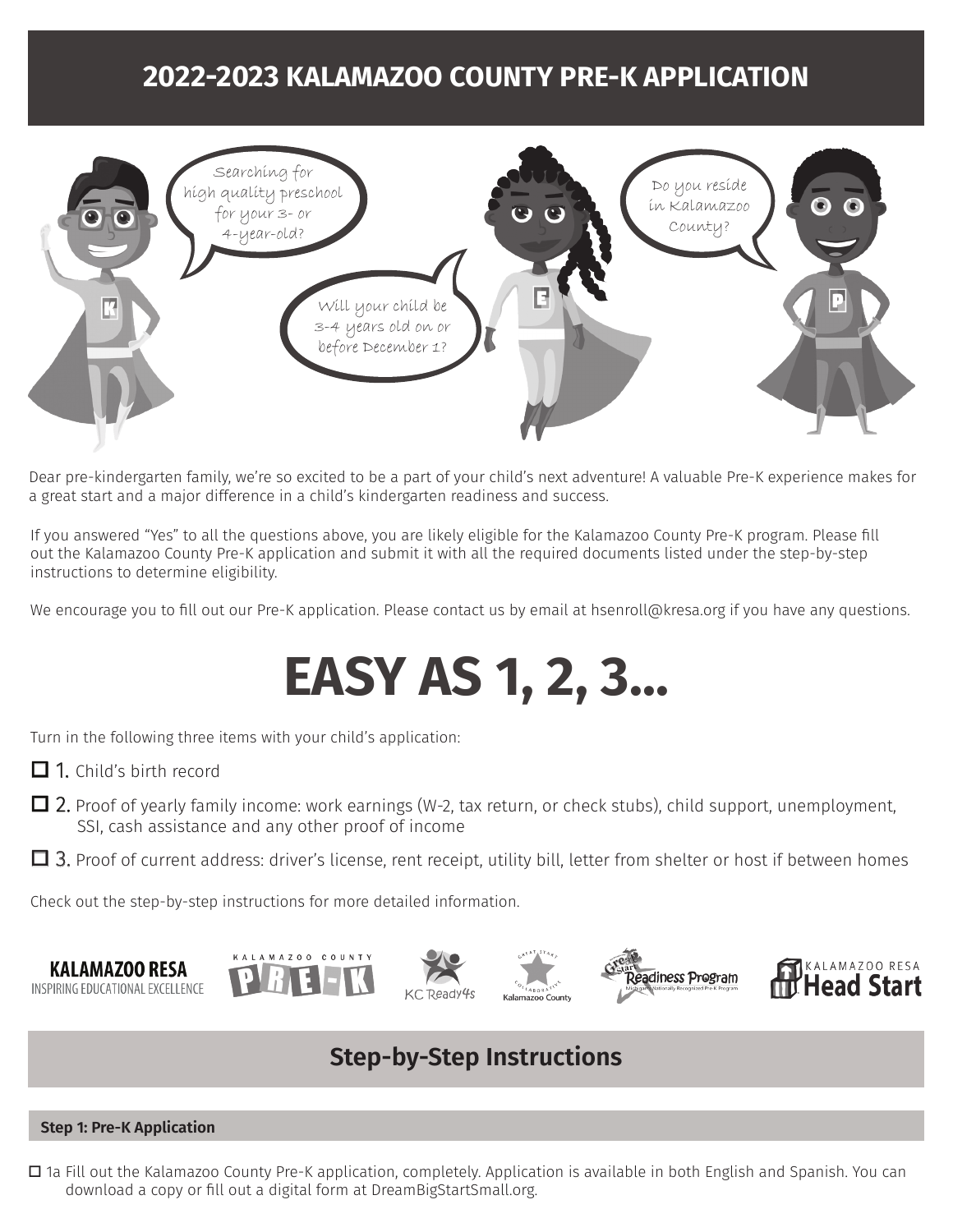#### **Step 2: Required Documents**

All applicants must send the following items with the Kalamazoo County Pre-K application. Eligibility cannot be determined unless all of the following required documents have been submitted.

 $\Box$  2a Proof of age. According to new guidelines, all children must be:

- 3 years old on or before December 1\* in order to be age eligible for the 3-year-old programs
- $\cdot$  4 years old on or before December 1\* in order to be age eligible for the 4-year-old programs
- \*Placement may be prioritized for children who will be 3 or 4 years old on or before September 1.

Submit one of the following:

- Birth certificate (preferred)
- Passport
- Affidavit of parentage/Hospital record
- Baptismal record
- Foster care emergency consent card
- Foster care placement letter
- Court order

□ 2b Proof of income. **Income is a primary qualifying factor.** You can check the charts available on kresa.org/qualifications for more details. You must submit documents for all sources of income over the last 12 months. These documents may include:

- Last year's tax return (first page), or pay stub with year-to-date listed, W2's, or written statement from employer if tax return is not available
- TANF/FIP
- Social security/SSI check stub or monthly statement
- Unemployment check stub or statement
- Financial aid (grants/scholarships)
- Child support/Alimony/Pension statement
- $\square$  2c Proof of residency. Submit one of the following:
	- Driver's license or County ID with correct address (preferred)
	- Recent utility bill for your address
	- Rental agreement/Mortgage/Deed to house
	- Written letter from shelter, if between homes

D 2d Additional documents:

- Current immunization record (prior to the child's first day of class)
- Health appraisal/Physical/Well-child exam within the past year (due within the first 30 days of the program year)
- Medicaid, or insurance card for child

#### **Step 3: Submitting Your Documents**

 $\square$  3a Once you have filled out the application completely and gathered all the required documents:

- Submit application and required documents online at DreamBigStartSmall.org
- Submit paper application and required documents at:
	- » Kalamazoo RESA Head Start/GSRP Administration Office, 422 E. South St., Kalamazoo, MI 49007
	- » Kalamazoo RESA Early Childhood Office, lower level of 4606 Croyden Ave., Kalamazoo, MI 49006
	- » Kalamazoo County Ready 4s Office, 259 E. Michigan Ave., Suite 409, Kalamazoo, MI 49007
	- » Any Kalamazoo County Pre-K provider
	- » Check with your local school district for location
- Email fillable form and required documents to hsenroll@kresa.org

#### For assistance, please call (269) 250-9333, Monday–Friday, 8:00 a.m.–4:00 p.m.

#### **Step 4: Application Processing Time**

 $\Box$  4a Please allow two to four weeks for processing your application. Once your application is processed, you will receive a letter regarding eligibility. Please make sure you enter a valid email address in the "Parent or Legal Guardian Information" section so you get notified of your eligibility by email.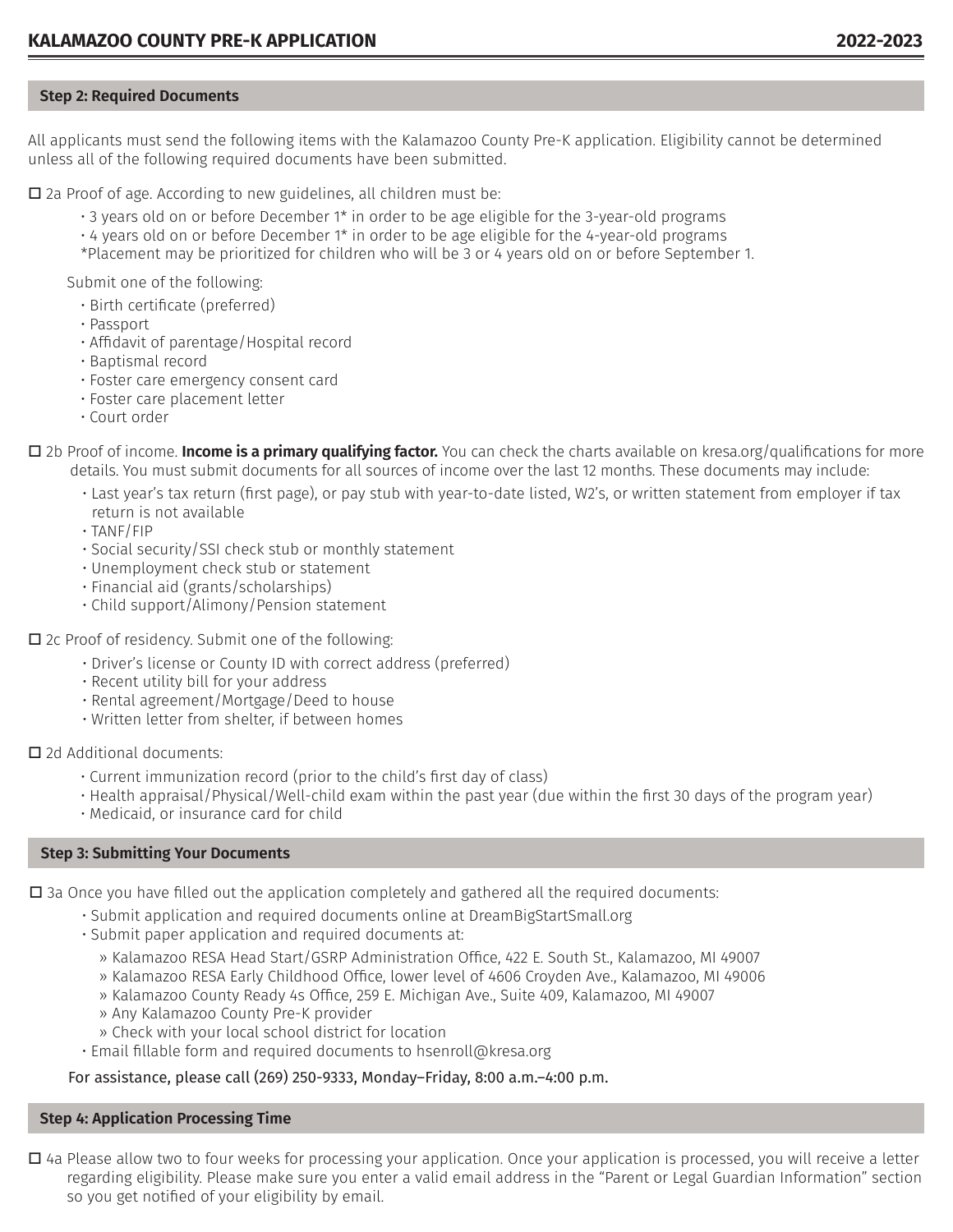#### **KALAMAZOO COUNTY PRE-K APPLICATION 2022-2023**

Complete this application and email it to hsenroll@kresa.org with supporting documents, directly to preschool provider, at a location listed in step 3, or apply online at dreambigstartsmall.org.

| <b>CHILD INFORMATION</b>                                                                                                                                                                                                                                                                                                                                                                                                                                                                                                                                                                                                                                                                 |                                                                                                                                                                                                                                                                                                                                                                                                                                                                                                                                                                                                                                                                                                                                                                                                                                                                                                             |  |  |  |  |
|------------------------------------------------------------------------------------------------------------------------------------------------------------------------------------------------------------------------------------------------------------------------------------------------------------------------------------------------------------------------------------------------------------------------------------------------------------------------------------------------------------------------------------------------------------------------------------------------------------------------------------------------------------------------------------------|-------------------------------------------------------------------------------------------------------------------------------------------------------------------------------------------------------------------------------------------------------------------------------------------------------------------------------------------------------------------------------------------------------------------------------------------------------------------------------------------------------------------------------------------------------------------------------------------------------------------------------------------------------------------------------------------------------------------------------------------------------------------------------------------------------------------------------------------------------------------------------------------------------------|--|--|--|--|
| <u> 1989 - Johann Harry Barn, mars and de Branch and de Branch and de Branch and de Branch and de Branch and de B</u><br>First Name                                                                                                                                                                                                                                                                                                                                                                                                                                                                                                                                                      | Date of Birth: $\frac{1}{\sqrt{2}}$ / $\frac{1}{\sqrt{2}}$<br>Middle Initial<br>mm<br>dd                                                                                                                                                                                                                                                                                                                                                                                                                                                                                                                                                                                                                                                                                                                                                                                                                    |  |  |  |  |
| Sex Assigned at Birth: $\Box$ Male $\Box$ Female Ethnicity: $\Box$ Hispanic or Latino $\Box$ Not Hispanic or Latino<br>Race (Check all that apply): $\Box$ Black or African American $\Box$ Asian $\Box$ White or Caucasian<br>$\Box$ American Indian or Alaska Native $\Box$ Native Hawaiian or other Pacific Islander<br>Program Preference (Full day not available in all programs): $\Box$ Full Day $\Box$ Part Day (If part day, $\Box$ Morning $\Box$ Afternoon $\Box$ Either)                                                                                                                                                                                                     | уууу                                                                                                                                                                                                                                                                                                                                                                                                                                                                                                                                                                                                                                                                                                                                                                                                                                                                                                        |  |  |  |  |
| Based on availability, do you have a program location preference? <u>[11]</u> [12] The control of the control of the control of the control of the control of the control of the control of the control of the control of the contr                                                                                                                                                                                                                                                                                                                                                                                                                                                      |                                                                                                                                                                                                                                                                                                                                                                                                                                                                                                                                                                                                                                                                                                                                                                                                                                                                                                             |  |  |  |  |
| How did you hear about Kalamazoo County Pre-K? $\Box$ Previous Experience (Pre-K programs) $\Box$ Previous Experience (Early On or Seeds) $\Box$ Radio                                                                                                                                                                                                                                                                                                                                                                                                                                                                                                                                   |                                                                                                                                                                                                                                                                                                                                                                                                                                                                                                                                                                                                                                                                                                                                                                                                                                                                                                             |  |  |  |  |
| $\Box$ Flyer $\Box$ Social Media $\Box$ Family/Friends — Full Name: _________________________<br>$\Box$ Other:                                                                                                                                                                                                                                                                                                                                                                                                                                                                                                                                                                           |                                                                                                                                                                                                                                                                                                                                                                                                                                                                                                                                                                                                                                                                                                                                                                                                                                                                                                             |  |  |  |  |
| FAMILY INFORMATION                                                                                                                                                                                                                                                                                                                                                                                                                                                                                                                                                                                                                                                                       |                                                                                                                                                                                                                                                                                                                                                                                                                                                                                                                                                                                                                                                                                                                                                                                                                                                                                                             |  |  |  |  |
| Child Lives with: $\Box$ Both Parents $\Box$ Mother $\Box$ Father $\Box$ Joint Custody (If joint, $\Box$ Physical or $\Box$ Legal) $\Box$ Legal Guardian                                                                                                                                                                                                                                                                                                                                                                                                                                                                                                                                 |                                                                                                                                                                                                                                                                                                                                                                                                                                                                                                                                                                                                                                                                                                                                                                                                                                                                                                             |  |  |  |  |
|                                                                                                                                                                                                                                                                                                                                                                                                                                                                                                                                                                                                                                                                                          |                                                                                                                                                                                                                                                                                                                                                                                                                                                                                                                                                                                                                                                                                                                                                                                                                                                                                                             |  |  |  |  |
| PARENT OR LEGAL GUARDIAN INFORMATION                                                                                                                                                                                                                                                                                                                                                                                                                                                                                                                                                                                                                                                     | PARENT OR LEGAL GUARDIAN INFORMATION                                                                                                                                                                                                                                                                                                                                                                                                                                                                                                                                                                                                                                                                                                                                                                                                                                                                        |  |  |  |  |
| Legally Responsible for Financial Support: $\Box$ Yes $\Box$ No<br>Phone Type:<br>Phone Number with Area Code:<br>$\Box$ Home $\Box$ Work $\Box$ Cell $\Box$ Text $\Box$<br>Relationship: $\Box$ Birth or Adoptive or Step Parent $\Box$ Foster Parent<br>$\Box$ Grandparent $\Box$ Other Relative $\Box$ Other Caregiver<br>Education (Check the highest level):<br>□ No High School Diploma or Highest Grade: □ 9 □ 10 □ 11<br>$\Box$ High School Diploma or $\Box$ GED $\Box$ Associate Degree<br>$\Box$ Bachelor's Degree $\Box$ Master's Degree $\Box$ Doctoral Degree<br>Employment or Other (Check all that apply):<br>$\square$ Employed Part-time (Less than 35 hours per week) | Parent Address: The Communication of the Communication of the Communication of the Communication of the Communication of the Communication of the Communication of the Communication of the Communication of the Communication<br>Legally Responsible for Financial Support: $\Box$ Yes $\Box$ No<br>Phone Type:<br>Phone Number with Area Code:<br>$\square$ Home $\square$ Work $\square$ Cell $\square$ Text $\square$<br>Relationship: $\Box$ Birth or Adoptive or Step Parent $\Box$ Foster Parent<br>$\Box$ Grandparent $\Box$ Other Relative $\Box$ Other Caregiver<br>Education (Check the highest level):<br>□ No High School Diploma or Highest Grade: □ 9 □ 10 □ 11<br>□ High School Diploma or □ GED □ Associate Degree<br>□ Bachelor's Degree □ Master's Degree □ Doctoral Degree<br>Employment or Other (Check all that apply):<br>$\square$ Employed Part-time (Less than 35 hours per week) |  |  |  |  |

| LIST OTHER CHILDREN AND OTHER FAMILY MEMBERS SUPPORTED BY INCOME (IF YOU NEED EXTRA SPACE, ATTACH A SHEET OF PAPER) |            |                         |                              |                          |              |                                                |  |
|---------------------------------------------------------------------------------------------------------------------|------------|-------------------------|------------------------------|--------------------------|--------------|------------------------------------------------|--|
| Last Name                                                                                                           | First Name | Attended<br>Head Start? | Date of Birth<br>(mm/dd/yyy) | Sex Assigned<br>at Birth | Relationship | If child, age of parent<br>when child was born |  |
|                                                                                                                     |            | $\Box$ Yes $\Box$ No    |                              | $\Box M$ $\Box F$        |              |                                                |  |
|                                                                                                                     |            | $\Box$ Yes $\Box$ No    |                              | $\Box M$ $\Box F$        |              |                                                |  |
|                                                                                                                     |            | □ Yes □ No              |                              | $\Box M$ $\Box F$        |              |                                                |  |
|                                                                                                                     |            | $\Box$ Yes $\Box$ No    |                              | $\Box M$ $\Box F$        |              |                                                |  |

Please list school(s) where siblings currently attend:

FAMILY'S CURRENT LIVING SITUATION

The family currently lives:  $\Box$  in a home you rent or own

 $\square$  in a home owned or rented by someone else

 $\square$  in a temporary housing situation  $\square$  without a fixed nighttime residence  $\Box$  in a hotel/motel  $\Box$  in a shelter